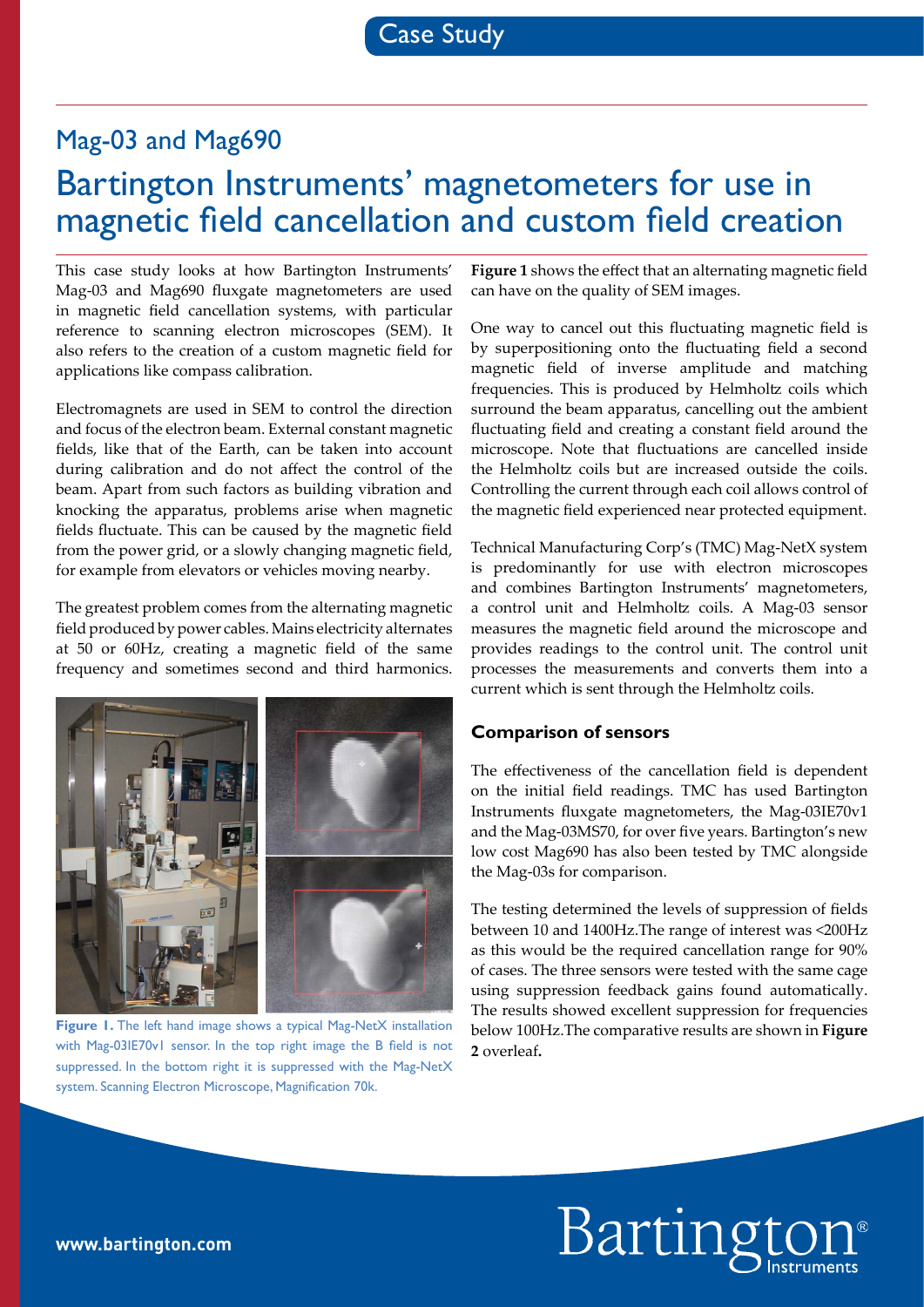

**Figure 2.** Performance plots by axis.

The two Mag-03 (Mag-03IE70v1 and Mag-03MS70) plots consistently show matching responses. Predictably the Mag690-MX100 does not perform to the same standard at higher frequencies, due to a slower bandwidth of 1kHz compared to the 3kHz of the Mag-03 sensors. However, where cancellation is only required below 200Hz, the Mag690 is sufficient.

# **Cost and physical parameters**

The Mag690 is approximately a third of the price of the Mag‑03 range, but the maximum suppression bandwidth is lower, around 500-600Hz.

The construction of the Mag690 and the Mag-03MS70 make them harder to position. Sensors are placed as close to the centre of the Helmholtz coil as possible, but due to saturation of the axes from the strong magnets on many electron microscopes, options for positioning three axes

in one place can be limited. The flexibility offered by the construction of the Mag-03IE70v1 means that the sensor heads can be positioned in different locations to avoid saturation.

### **Creation of custom field**

Sometimes there is a need to create a precision magnetic field up to a few Gauss, simultaneously suppressing environmental disturbance, for example to calibrate digital compasses or for research purposes. TMC's Mag-NetX system with the Bartington Mag-03MS sensor is capable of doing just this.

Creation of a precision field requires 'true' Helmholtz coils, to create a highly uniform field, and a high precision three-axis sensor with very good orthogonality. (**Figure 3**)

The properties of the Mag-03MS250 sensor make it a suitable choice for such a system.



**Figure 3.** True Helmholtz Coils required for precision field creation.

# **Conclusion**

TMC's Mag-NetX is a highly effective system for active cancellation of stray magnetic fields and for creating custom fields. It can be supplied with any of the sensors mentioned here, depending on the requirements of the individual customer. The Mag-03MS70 offers the best orthogonality between the axes, giving the truest vector field measurements; the Mag-03IE70v1 offers the most flexibility for positioning the axes, providing readings